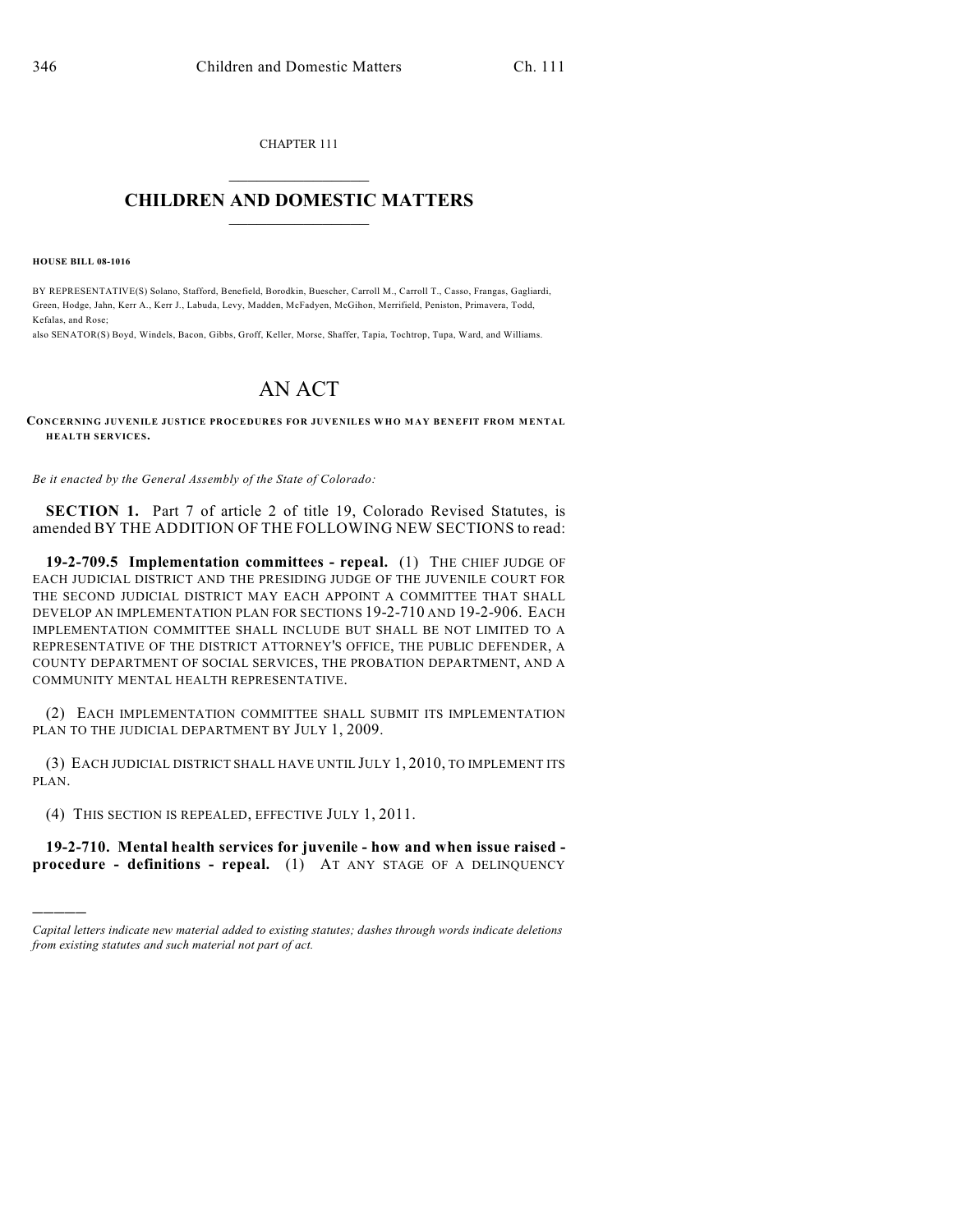PROCEEDING, IF THE COURT, PROSECUTION, PROBATION OFFICER, GUARDIAN AD LITEM, PARENT, OR LEGAL GUARDIAN HAS REASON TO BELIEVE THAT THE JUVENILE COULD BENEFIT FROM MENTAL HEALTH SERVICES, THE PARTY SHALL IMMEDIATELY ADVISE THE COURT OF SUCH BELIEF.

(2) AFTER THE PARTY ADVISES THE COURT OF THE PARTY'S BELIEF THAT THE JUVENILE COULD BENEFIT FROM MENTAL HEALTH SERVICES, THE COURT SHALL IMMEDIATELY ORDER A MENTAL HEALTH SCREENING OF THE JUVENILE PURSUANT TO SECTION 16-11.9-102, C.R.S., UNLESS THE COURT ALREADY HAS SUFFICIENT INFORMATION TO DETERMINE WHETHER THE JUVENILE COULD BENEFIT FROM MENTAL HEALTH SERVICES OR UNLESS A MENTAL HEALTH SCREENING OF THE JUVENILE HAS BEEN COMPLETED WITHIN THE LAST THREE MONTHS. THE DELINQUENCY PROCEEDINGS SHALL NOT BE STAYED OR SUSPENDED PENDING THE RESULTS OF THE MENTAL HEALTH SCREENING ORDERED PURSUANT THIS SECTION, HOWEVER, THE COURT MAY CONTINUE THE DISPOSITIONAL AND SENTENCING HEARING TO AWAIT THE RESULTS OF THE MENTAL HEALTH SCREENING.

(3) IF THE MENTAL HEALTH SCREENING INDICATES THAT THE JUVENILE COULD BENEFIT FROM MENTAL HEALTH SERVICES, THE COURT MAY ORDER A MENTAL HEALTH ASSESSMENT.

(4) AT THE TIME THE COURT ORDERS A MENTAL HEALTH ASSESSMENT, THE COURT SHALL SPECIFY THE DATE UPON WHICH THE ASSESSMENT SHALL BE COMPLETED AND RETURNED TO THE COURT. THE COURT MAY ASSIGN RESPONSIBILITY FOR THE COST OF THE ASSESSMENT TO ANY PARTY HAVING LEGAL CUSTODY OR LEGAL GUARDIANSHIP OF THE JUVENILE.

(5) THE ASSESSMENT, AT A MINIMUM, SHALL INCLUDE AN OPINION REGARDING WHETHER THE JUVENILE COULD BENEFIT FROM MENTAL HEALTH SERVICES. IF THE ASSESSMENT CONCLUDES THAT THE JUVENILE COULD BENEFIT FROM MENTAL HEALTH SERVICES, THE ASSESSMENT SHALL IDENTIFY THE JUVENILE'S MENTAL HEALTH ISSUES AND THE APPROPRIATE SERVICES AND TREATMENT.

(6) EVIDENCE OR TREATMENT OBTAINED AS A RESULT OF A MENTAL HEALTH SCREENING OR ASSESSMENT ORDERED PURSUANT TO THIS SECTION SHALL NOT BE ADMISSIBLE ON THE ISSUES RAISED BY A PLEA OF NOT GUILTY UNLESS THE JUVENILE PLACES HIS OR HER MENTAL HEALTH AT ISSUE. IF THE JUVENILE PLACES HIS OR HER MENTAL HEALTH AT ISSUE, THEN EITHER PARTY MAY INTRODUCE EVIDENCE OBTAINED AS A RESULT OF A MENTAL HEALTH SCREENING OR ASSESSMENT.

(7) FOR PURPOSES OF THIS SECTION:

(a) "ASSESSMENT" MEANS AN OBJECTIVE PROCESS USED TO COLLECT PERTINENT INFORMATION IN ORDER TO IDENTIFY A JUVENILE WHO MAY HAVE MENTAL HEALTH NEEDS.

(b) "JUVENILE COULD BENEFIT FROM MENTAL HEALTH SERVICES" MEANS A JUVENILE EXHIBITS ONE OR MORE OF THE FOLLOWING CHARACTERISTICS:

(I) A CHRONIC OR SIGNIFICANT LACK OF IMPULSE CONTROL OR OF JUDGMENT;